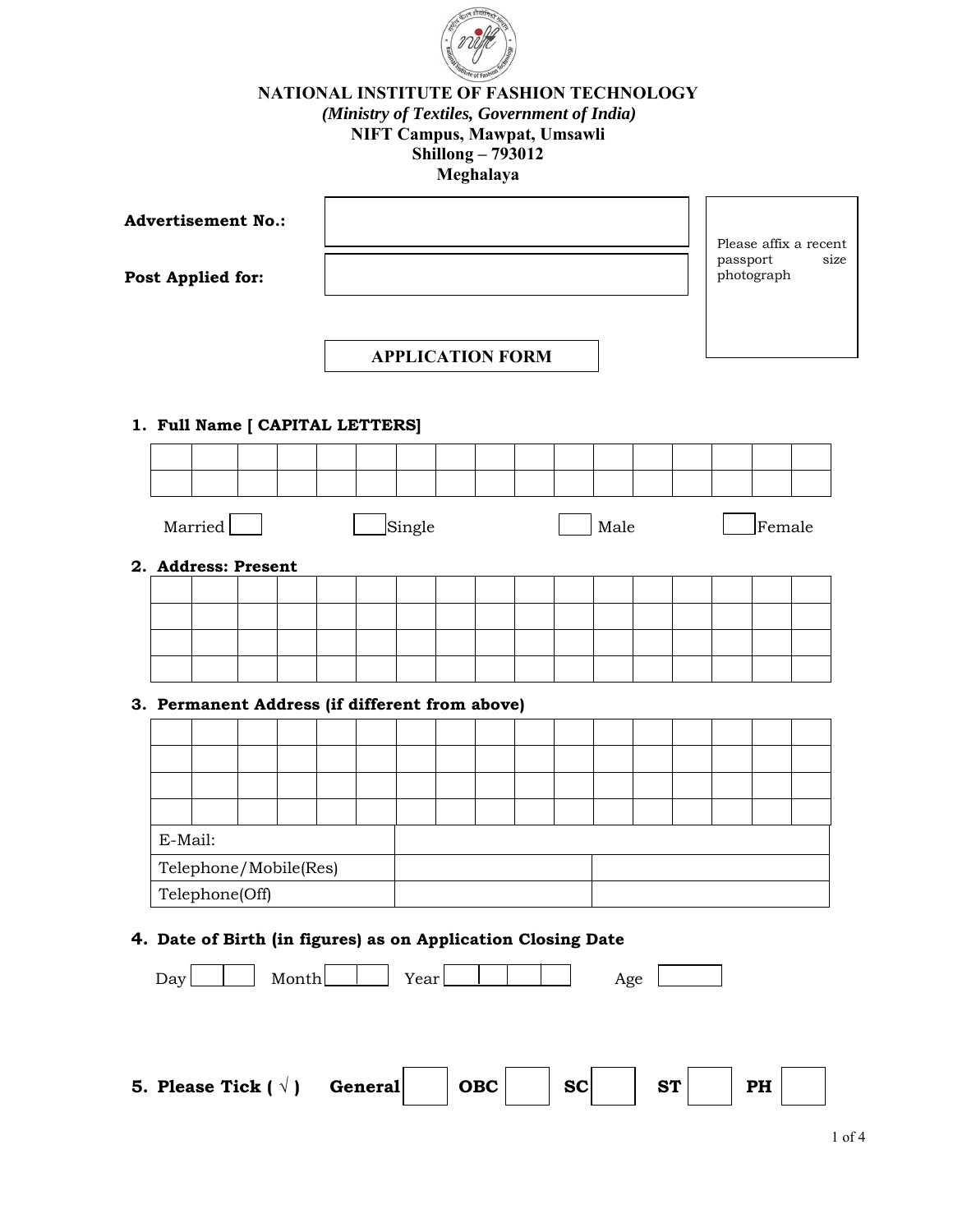### **6. Academic Record in descending order –**

| Examination | Branch /<br>Specialization | School/<br>College /<br>Uni./Instt. | Year | $%$ age of<br>marks/Grade | <b>Division</b> |
|-------------|----------------------------|-------------------------------------|------|---------------------------|-----------------|
|             |                            |                                     |      |                           |                 |
|             |                            |                                     |      |                           |                 |
|             |                            |                                     |      |                           |                 |
|             |                            |                                     |      |                           |                 |
|             |                            |                                     |      |                           |                 |

(Please attach photo copies of all certificates/Mark Sheets)

*(Note: Self attested copies of all the certificates/degrees to be attached)*

#### **7. Employment (Particulars of your previous experience)**

| Employer/<br>Company | <b>Position held</b> |      | <b>Exact Date to</b><br>be given | <b>Scale of Pay</b> | <b>Nature of Duties</b> |  |  |
|----------------------|----------------------|------|----------------------------------|---------------------|-------------------------|--|--|
| <b>Name</b>          |                      | From | To                               |                     |                         |  |  |
|                      |                      |      |                                  |                     |                         |  |  |
|                      |                      |      |                                  |                     |                         |  |  |
|                      |                      |      |                                  |                     |                         |  |  |
|                      |                      |      |                                  |                     |                         |  |  |
|                      |                      |      |                                  |                     |                         |  |  |
|                      |                      |      |                                  |                     |                         |  |  |
|                      |                      |      |                                  |                     |                         |  |  |
|                      |                      |      |                                  |                     |                         |  |  |
|                      |                      |      |                                  |                     |                         |  |  |
|                      |                      |      |                                  |                     |                         |  |  |
|                      |                      |      |                                  |                     |                         |  |  |
|                      |                      |      |                                  |                     |                         |  |  |
|                      |                      |      |                                  |                     |                         |  |  |
|                      |                      |      |                                  |                     |                         |  |  |

*(Note: Self attested copies of all the above experience certificates to be attached)*

# **8. Present Employment:**

| Designation:                          |  |
|---------------------------------------|--|
| Organization                          |  |
| Date of Joining:                      |  |
| Scale of Pay (Rs.)                    |  |
| Basic Pay (Rs.)                       |  |
| Total Emoluments (Per month)<br>(Rs.) |  |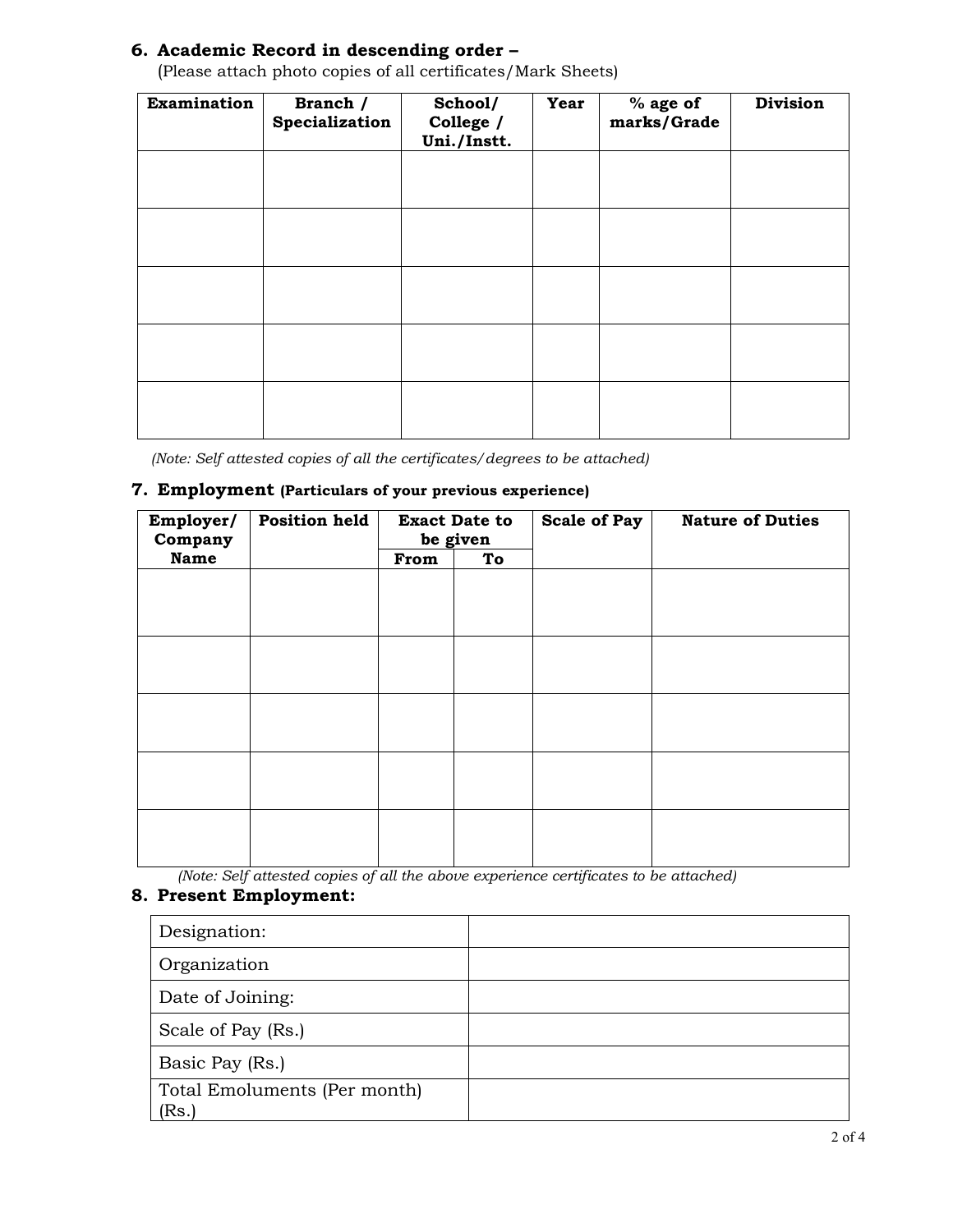| 9. Total years of the experience after attaining essential |
|------------------------------------------------------------|
| <b>Qualification:</b>                                      |



### **10. Special Awards/Honours received, if any**

| Year | Name of award / honor | Name of organization |
|------|-----------------------|----------------------|
|      |                       |                      |
|      |                       |                      |
|      |                       |                      |

### **11. Name & Address of two References (should be familiar with your recent work)**

|                | $\mathbf{I}$ |
|----------------|--------------|
|                |              |
| <b>Name</b>    |              |
|                |              |
| Designation    |              |
|                |              |
| <b>Address</b> |              |
|                |              |
|                |              |
| Fax (if any)   |              |
|                |              |
| E-Mail         |              |
|                |              |
| Contact no.    |              |

- **12. Statement of objectives (***To be filled up in Candidate's own hand*  *writing)*
	- **a) Please indicate as to why you wish to join NIFT.**
	- **b) How in your opinion do you meet the job requirement as advertised?**